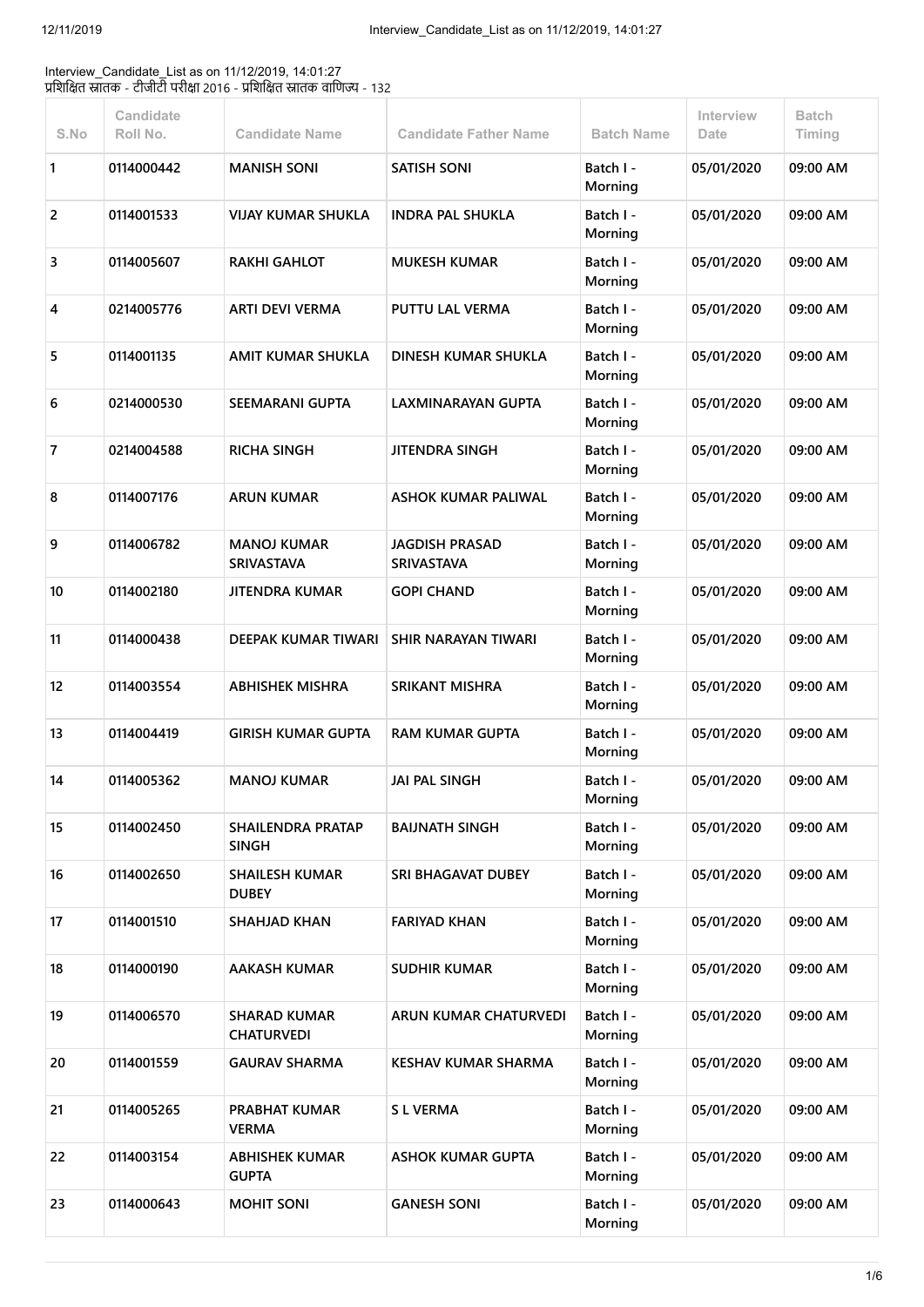| S.No | <b>Candidate</b><br>Roll No. | <b>Candidate Name</b>                   | <b>Candidate Father Name</b>                   | <b>Batch Name</b>       | Interview<br>Date | <b>Batch</b><br>Timing |
|------|------------------------------|-----------------------------------------|------------------------------------------------|-------------------------|-------------------|------------------------|
| 24   | 0114000633                   | <b>VIJAY KUMAR</b>                      | <b>REVATI PRASAD</b>                           | Batch I -<br>Morning    | 05/01/2020        | 09:00 AM               |
| 25   | 0114005890                   | <b>SHAMSHAD HUSAIN</b>                  | <b>IKRAMUDDIN</b>                              | Batch I -<br>Morning    | 05/01/2020        | 09:00 AM               |
| 26   | 0114000393                   | <b>VIJAY KRISHNA</b>                    | <b>SURESH CHANDRA</b>                          | Batch I -<br>Morning    | 05/01/2020        | 09:00 AM               |
| 27   | 0114002173                   | <b>VIJAY PRATAP SINGH</b>               | <b>DAN BAHADUR SINGH</b>                       | Batch I -<br>Morning    | 05/01/2020        | 09:00 AM               |
| 28   | 0214003865                   | POONAM PANEY                            | <b>BARISTER PANDEY</b>                         | Batch I -<br>Morning    | 05/01/2020        | 09:00 AM               |
| 29   | 0114003971                   | <b>SMIT AGRAHARI</b>                    | LATE MADAN MOHAN                               | Batch I -<br>Morning    | 05/01/2020        | 09:00 AM               |
| 30   | 0114006590                   | <b>SHARAD KUMAR</b><br><b>SHARMA</b>    | RAM AVTAR SHARMA                               | Batch I -<br>Morning    | 05/01/2020        | 09:00 AM               |
| 31   | 0114003792                   | <b>SUSHIL KUMAR</b><br><b>KAITHVAAS</b> | <b>VED PRAKASH</b>                             | Batch I -<br>Morning    | 05/01/2020        | 09:00 AM               |
| 32   | 0214007108                   | <b>RITU JAIN</b>                        | SANTOSH KUMAR JAIN                             | Batch I -<br>Morning    | 05/01/2020        | 09:00 AM               |
| 33   | 0114000266                   | RAJESH KUMAR GUPTA                      | <b>RAM BABU GUPTA</b>                          | Batch I -<br>Morning    | 05/01/2020        | 09:00 AM               |
| 34   | 0214002169                   | <b>SANDHYA MUDGAL</b>                   | <b>RATAN LAL MUDGAL</b>                        | Batch I -<br>Morning    | 05/01/2020        | 09:00 AM               |
| 35   | 0114004895                   | <b>ANAND KUMAR GUPTA</b>                | <b>MOOL CHANDRA GUPTA</b>                      | Batch I -<br>Morning    | 05/01/2020        | 09:00 AM               |
| 36   | 0114005391                   | SONAL                                   | <b>CHUNNI LAL</b>                              | Batch I -<br>Morning    | 05/01/2020        | 09:00 AM               |
| 37   | 0114005376                   | <b>ARSAD ALI</b>                        | <b>RAHMAT KHAN</b>                             | Batch I -<br>Morning    | 05/01/2020        | 09:00 AM               |
| 38   | 0114007044                   | <b>NISHANT SINGH</b>                    | <b>ASHOK SINGH</b>                             | Batch I -<br>Morning    | 05/01/2020        | 09:00 AM               |
| 39   | 0114004093                   | <b>VIKAS SINDHI</b>                     | <b>SHANKAR LAL</b>                             | Batch I -<br>Morning    | 05/01/2020        | 09:00 AM               |
| 40   | 0114005115                   | <b>ANAND MATOLIA</b>                    | PARMANAND MATOLIA                              | Batch I -<br>Morning    | 05/01/2020        | 09:00 AM               |
| 41   | 0114007984                   | <b>NITIN GOEL</b>                       | <b>JAI KISHAN DAS</b>                          | Batch II -<br>Afternoon | 05/01/2020        | 01:00 PM               |
| 42   | 0114011977                   | <b>CHANDAN GUPTA</b>                    | <b>RAMESH KUMAR GUPTA</b>                      | Batch II -<br>Afternoon | 05/01/2020        | 01:00 PM               |
| 43   | 0214011128                   | <b>RUCHI SHISODIA</b>                   | <b>AKSHYA SINGH</b>                            | Batch II -<br>Afternoon | 05/01/2020        | 01:00 PM               |
| 44   | 0114010363                   | <b>NAVEEN KUMAR</b>                     | <b>BAJRANG BAHADUR LAL</b><br><b>SRIVASTVA</b> | Batch II -<br>Afternoon | 05/01/2020        | 01:00 PM               |
| 45   | 0114011057                   | <b>BRIJESH PATHAK</b>                   | <b>HARI NARAYAN PATHAK</b>                     | Batch II -<br>Afternoon | 05/01/2020        | 01:00 PM               |
| 46   | 0114010300                   | KAMLESH KUMAR<br><b>SHUKLA</b>          | <b>ML SHUKLA</b>                               | Batch II -<br>Afternoon | 05/01/2020        | 01:00 PM               |
| 47   | 0214011768                   | RUKHSAR FATIMA                          | <b>SYED WAZIR HAIDER</b>                       | Batch II -<br>Afternoon | 05/01/2020        | 01:00 PM               |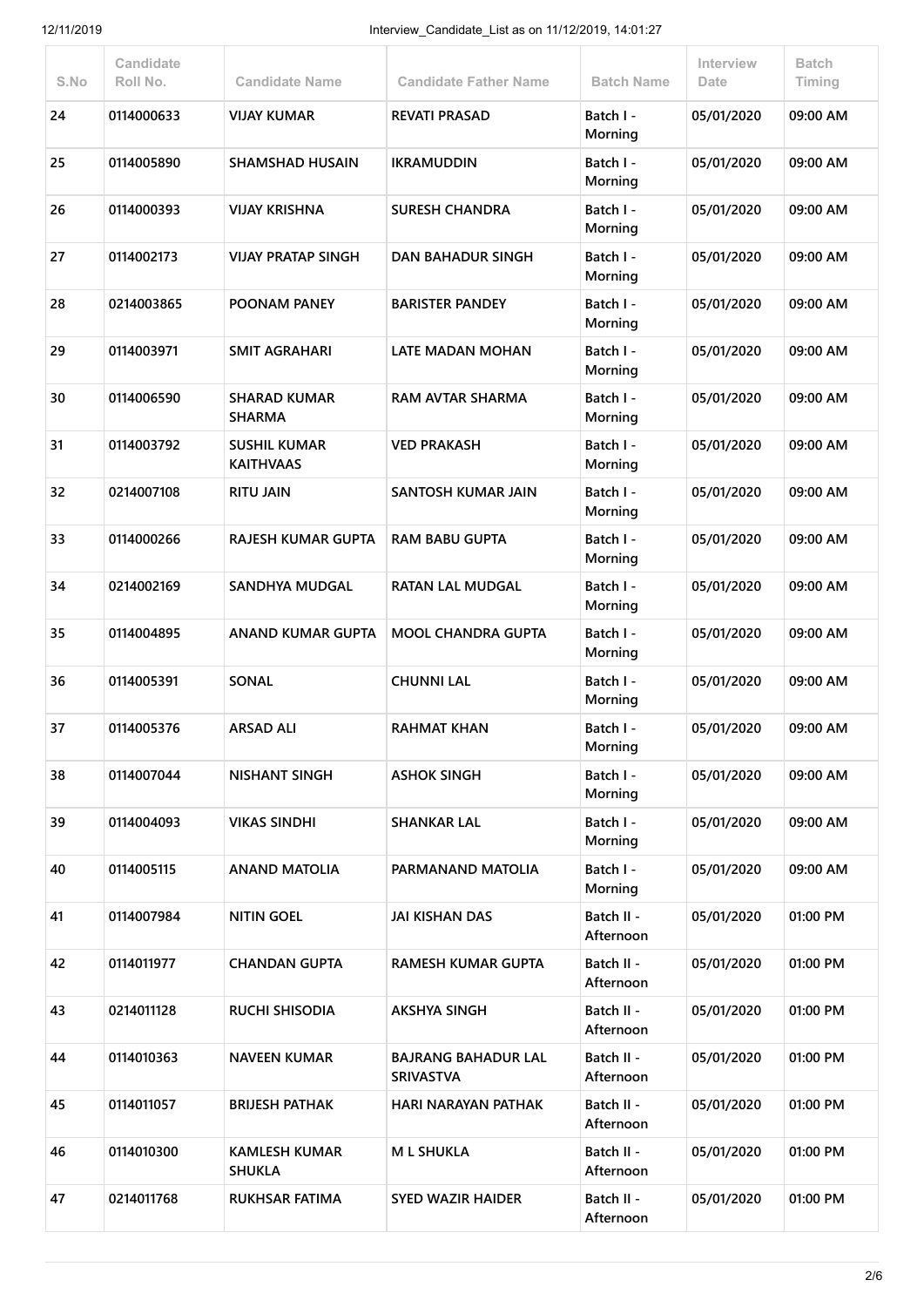| S.No | Candidate<br>Roll No. | <b>Candidate Name</b>                    | <b>Candidate Father Name</b>              | <b>Batch Name</b>       | Interview<br>Date | <b>Batch</b><br>Timing |
|------|-----------------------|------------------------------------------|-------------------------------------------|-------------------------|-------------------|------------------------|
| 48   | 0114010286            | <b>RAGAV PRADHAN</b>                     | <b>JAGDAMBA SHARAN</b>                    | Batch II -<br>Afternoon | 05/01/2020        | 01:00 PM               |
| 49   | 0114011981            | <b>LAXMI NARAYAN</b>                     | <b>SUKH RAM</b>                           | Batch II -<br>Afternoon | 05/01/2020        | 01:00 PM               |
| 50   | 0114007375            | <b>ANIL KUMAR PANDEY</b>                 | <b>LAXMI PRASAD PANDEY</b>                | Batch II -<br>Afternoon | 05/01/2020        | 01:00 PM               |
| 51   | 0214011229            | <b>SARIKA SINGHAL</b>                    | ASHOK KUMAR SINGHAL                       | Batch II -<br>Afternoon | 05/01/2020        | 01:00 PM               |
| 52   | 0114011833            | <b>VISHAL AGARWAL</b>                    | JAGDISH PRASAD AGARWAL                    | Batch II -<br>Afternoon | 05/01/2020        | 01:00 PM               |
| 53   | 0114008988            | <b>ROHIT SINGH</b>                       | <b>NIRBHAY SINGH</b>                      | Batch II -<br>Afternoon | 05/01/2020        | 01:00 PM               |
| 54   | 0114009289            | <b>SANTOSH KUMAR</b><br><b>PANDEY</b>    | <b>RAJ KISHOR PANDEY</b>                  | Batch II -<br>Afternoon | 05/01/2020        | 01:00 PM               |
| 55   | 0214007793            | <b>VINEETA VINODIYA</b>                  | <b>VIJAY KUMAR</b>                        | Batch II -<br>Afternoon | 05/01/2020        | 01:00 PM               |
| 56   | 0114010483            | <b>NAVEEN KUMAR</b><br><b>SRIVASTAVA</b> | DEO SWAROOP SRIVASTAVA                    | Batch II -<br>Afternoon | 05/01/2020        | 01:00 PM               |
| 57   | 0114009776            | ARVIND KUMAR YADAV                       | <b>JAI RAM YADAV</b>                      | Batch II -<br>Afternoon | 05/01/2020        | 01:00 PM               |
| 58   | 0114010586            | <b>RAGHVENDRA</b>                        | PURUSHOTTAM NARAIN<br><b>AGNIHOTRI</b>    | Batch II -<br>Afternoon | 05/01/2020        | 01:00 PM               |
| 59   | 0114012394            | <b>AKHILESH KUMAR</b><br><b>SINGH</b>    | <b>CHANDRA BHAN SINGH</b>                 | Batch II -<br>Afternoon | 05/01/2020        | 01:00 PM               |
| 60   | 0114011043            | <b>NAVNEET KUMAR GARG</b>                | <b>VINOD GARG</b>                         | Batch II -<br>Afternoon | 05/01/2020        | 01:00 PM               |
| 61   | 0114011211            | <b>SUDHIR KUMAR</b><br><b>SHARMA</b>     | <b>VISHESHWAR DAYAL</b><br><b>SHARMA</b>  | Batch II -<br>Afternoon | 05/01/2020        | 01:00 PM               |
| 62   | 0114012296            | <b>ASHISH KUMAR</b><br><b>MISHRA</b>     | <b>KAMAL KISHOR MISHRA</b>                | Batch II -<br>Afternoon | 05/01/2020        | 01:00 PM               |
| 63   | 0114010064            | OM PRAKASH JAISWAL                       | <b>NAGESHWAR PRASAD</b><br><b>JAISWAL</b> | Batch II -<br>Afternoon | 05/01/2020        | 01:00 PM               |
| 64   | 0114012173            | VISHAL KUMAR                             | <b>BHIKKY KUMAR</b>                       | Batch II -<br>Afternoon | 05/01/2020        | 01:00 PM               |
| 65   | 0214010109            | SANTOSHI KATHERIA                        | <b>SURESH CHANDRA</b><br><b>KATHERIA</b>  | Batch II -<br>Afternoon | 05/01/2020        | 01:00 PM               |
| 66   | 0114009842            | <b>MD ZAFAR</b>                          | <b>ALI HASAN</b>                          | Batch II -<br>Afternoon | 05/01/2020        | 01:00 PM               |
| 67   | 0114010066            | RADHEY SHYAM YADAV                       | DAYA RAM YADAV                            | Batch II -<br>Afternoon | 05/01/2020        | 01:00 PM               |
| 68   | 0114011895            | <b>ANKIT GUPTA</b>                       | <b>MUKESH KUMAR GUPTA</b>                 | Batch II -<br>Afternoon | 05/01/2020        | 01:00 PM               |
| 69   | 0114007324            | <b>NISHU AGARWAL</b>                     | <b>MUKESH AGARWAL</b>                     | Batch II -<br>Afternoon | 05/01/2020        | 01:00 PM               |
| 70   | 0114007873            | <b>VINIT KUMAR PATHAK</b>                | <b>MAHESH CHANDRA PATHAK</b>              | Batch II -<br>Afternoon | 05/01/2020        | 01:00 PM               |
| 71   | 0114008649            | <b>SANTOSH KUMAR</b>                     | <b>MOTI LAL</b>                           | Batch II -<br>Afternoon | 05/01/2020        | 01:00 PM               |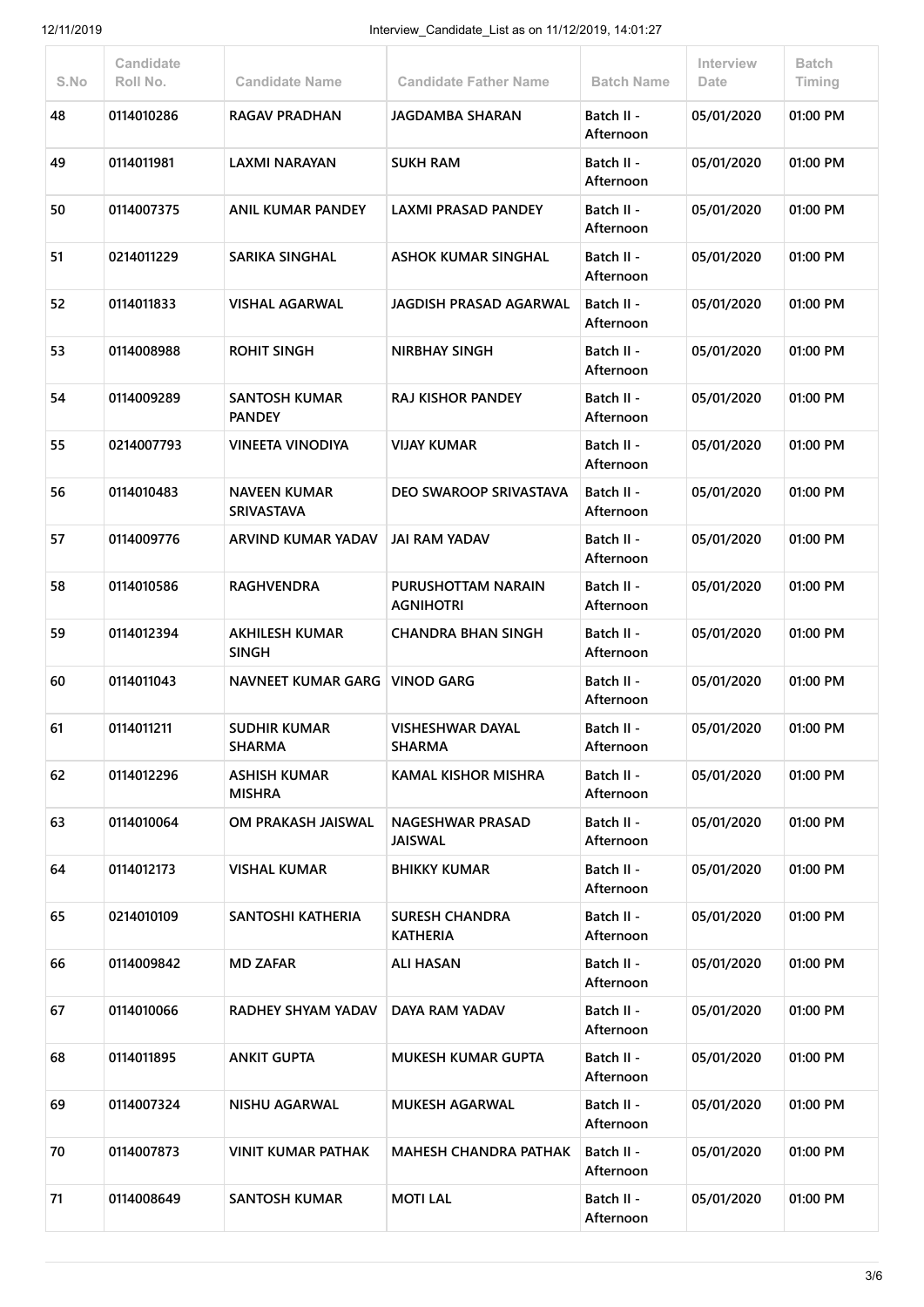| S.No | <b>Candidate</b><br>Roll No. | <b>Candidate Name</b>                 | <b>Candidate Father Name</b>               | <b>Batch Name</b>       | Interview<br>Date | <b>Batch</b><br>Timing |
|------|------------------------------|---------------------------------------|--------------------------------------------|-------------------------|-------------------|------------------------|
| 72   | 0114012492                   | <b>UMESH DIXIT</b>                    | <b>S N DIXIT</b>                           | Batch II -<br>Afternoon | 05/01/2020        | 01:00 PM               |
| 73   | 0114011226                   | <b>RAHUL DEV TIWARI</b>               | <b>RAMA SHANKR TIWARI</b>                  | Batch II -<br>Afternoon | 05/01/2020        | 01:00 PM               |
| 74   | 0114010666                   | <b>RAGHVENDRA PANDEY</b>              | <b>MANMOHAN SARKAR</b>                     | Batch II -<br>Afternoon | 05/01/2020        | 01:00 PM               |
| 75   | 0114007434                   | AJAY KUMAR MAURYA                     | <b>SARYU PRASAD MAURYA</b>                 | Batch II -<br>Afternoon | 05/01/2020        | 01:00 PM               |
| 76   | 0214007973                   | <b>VINITA BANSAL</b>                  | ASHOK KUMAR BANSAL                         | Batch II -<br>Afternoon | 05/01/2020        | 01:00 PM               |
| 77   | 0214010602                   | <b>MEENAKSHI AGARWAL</b>              | TARA CHAND AGARWAL                         | Batch II -<br>Afternoon | 05/01/2020        | 01:00 PM               |
| 78   | 0114008804                   | <b>NITIN TYAGI</b>                    | <b>ASHOK TYAGI</b>                         | Batch II -<br>Afternoon | 05/01/2020        | 01:00 PM               |
| 79   | 0114012064                   | PANKAJ GERA                           | <b>JOGDHYAN GERA</b>                       | Batch II -<br>Afternoon | 05/01/2020        | 01:00 PM               |
| 80   | 0114008674                   | <b>AJAY VARSHNEY</b>                  | <b>NARESH BABU</b>                         | Batch II -<br>Afternoon | 05/01/2020        | 01:00 PM               |
| 81   | 0114015460                   | <b>KHEM CHAND</b>                     | <b>KHUSHALI RAM</b>                        | Batch I -<br>Morning    | 06/01/2020        | 09:00 AM               |
| 82   | 0114014303                   | <b>NEERAJ KUMAR</b>                   | <b>HARISH CHAND</b>                        | Batch I -<br>Morning    | 06/01/2020        | 09:00 AM               |
| 83   | 0114015588                   | <b>SADHNA DUBEY</b>                   | <b>SHYAMA DUBEY</b>                        | Batch I -<br>Morning    | 06/01/2020        | 09:00 AM               |
| 84   | 0114015751                   | <b>SUNIL KUMAR</b>                    | PIRTHI SINGH                               | Batch I -<br>Morning    | 06/01/2020        | 09:00 AM               |
| 85   | 0114013448                   | <b>SACHIN GARG</b>                    | <b>RAKESH KUMAR GARG</b>                   | Batch I -<br>Morning    | 06/01/2020        | 09:00 AM               |
| 86   | 0114015756                   | <b>ASHUTOSH SHUKLA</b>                | <b>RAMA SHANKAR SHUKLA</b>                 | Batch I -<br>Morning    | 06/01/2020        | 09:00 AM               |
| 87   | 0114013803                   | NEERAJ DUTT SHARMA                    | <b>RAM AVTAR SHARMA</b>                    | Batch I -<br>Morning    | 06/01/2020        | 09:00 AM               |
| 88   | 0214015559                   | <b>ISHA GUPTA</b>                     | <b>SUSHIL KUMAR GUPTA</b>                  | Batch I -<br>Morning    | 06/01/2020        | 09:00 AM               |
| 89   | 0114014721                   | <b>MADHUSUDAN</b><br><b>TRIPATHI</b>  | <b>BL TRIPATHI</b>                         | Batch I -<br>Morning    | 06/01/2020        | 09:00 AM               |
| 90   | 0114013184                   | PANKAJ KUMAR TIWARI                   | <b>RAM LALLOO TIWARI</b>                   | Batch I -<br>Morning    | 06/01/2020        | 09:00 AM               |
| 91   | 0114013196                   | <b>ASHISH SRIVASTAVA</b>              | <b>SATISH CHANDRA</b><br><b>SRIVASTAVA</b> | Batch I -<br>Morning    | 06/01/2020        | 09:00 AM               |
| 92   | 0114012852                   | <b>UMESH KUMAR</b><br><b>MISHRA</b>   | <b>MURALI DHAR MISHRA</b>                  | Batch I -<br>Morning    | 06/01/2020        | 09:00 AM               |
| 93   | 0114014419                   | <b>INDRA KUMAR</b><br><b>TRIPATHI</b> | <b>RAM PRATAP TRIPATHI</b>                 | Batch I -<br>Morning    | 06/01/2020        | 09:00 AM               |
| 94   | 0114014786                   | <b>RAJ PAL GAUTAM</b>                 | <b>HIRA LAL</b>                            | Batch I -<br>Morning    | 06/01/2020        | 09:00 AM               |
| 95   | 0114013693                   | <b>VIVEK AGRAWAL</b>                  | <b>MOHAN SWAROOP</b>                       | Batch I -<br>Morning    | 06/01/2020        | 09:00 AM               |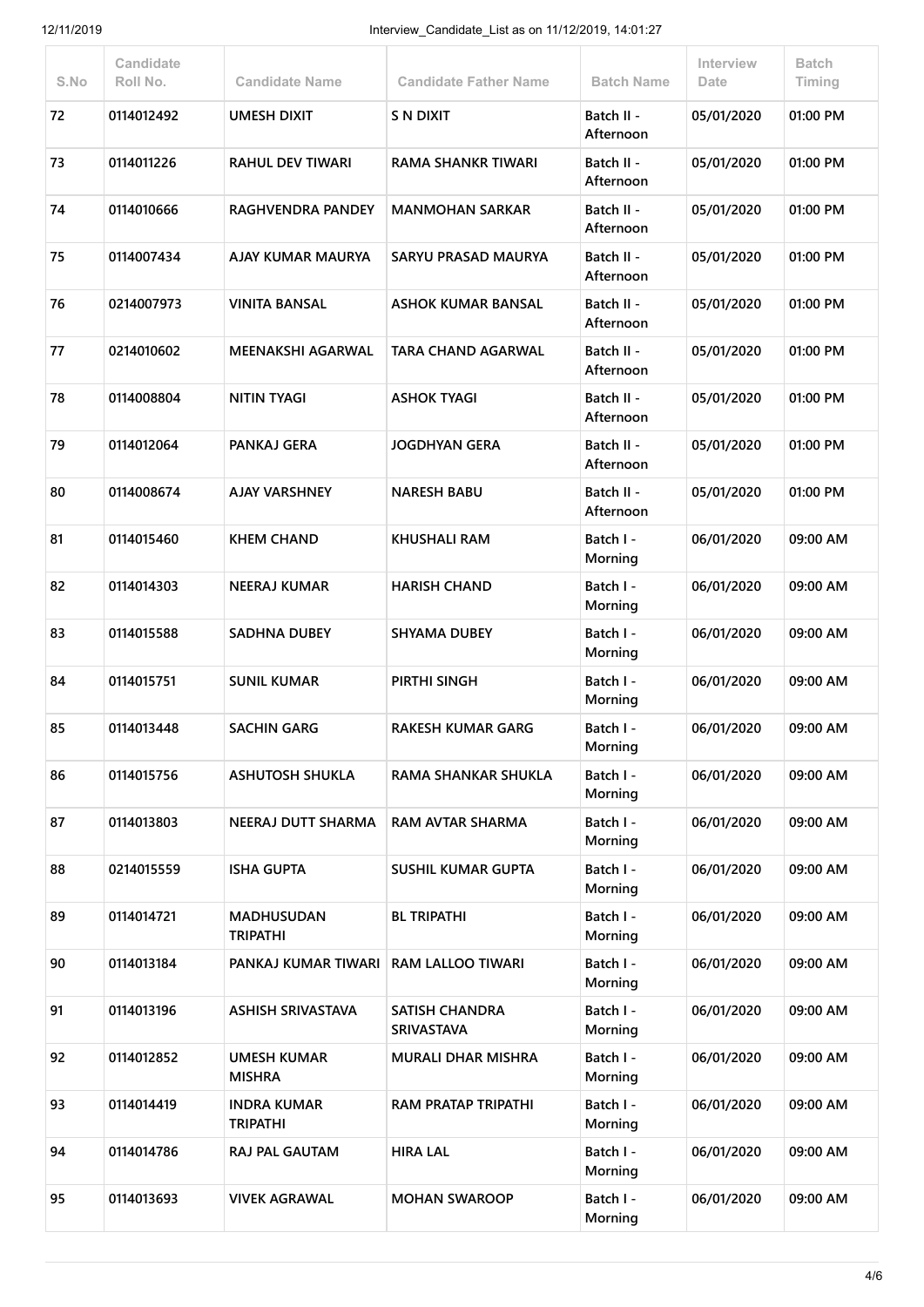| S.No | <b>Candidate</b><br>Roll No. | <b>Candidate Name</b>                     | <b>Candidate Father Name</b>               | <b>Batch Name</b>       | Interview<br>Date | Batch<br>Timing |
|------|------------------------------|-------------------------------------------|--------------------------------------------|-------------------------|-------------------|-----------------|
| 96   | 0114015238                   | <b>DWARIKA PRASAD</b>                     | <b>CHANDER BHAN CHOUDHRY</b>               | Batch I -<br>Morning    | 06/01/2020        | 09:00 AM        |
| 97   | 0114012684                   | PANKAJ KUMAR GARG                         | <b>BRAJ MOHAN</b>                          | Batch I -<br>Morning    | 06/01/2020        | 09:00 AM        |
| 98   | 0114014702                   | <b>MOHAMMAD SALEEM</b>                    | <b>MOHAMMAD ZAFRUDDIN</b>                  | Batch I -<br>Morning    | 06/01/2020        | 09:00 AM        |
| 99   | 0114013397                   | <b>CHANDRA PRAKASH</b><br><b>GUPTA</b>    | KRISHNA MURARI LAL<br><b>KASAUDHAN</b>     | Batch I -<br>Morning    | 06/01/2020        | 09:00 AM        |
| 100  | 0114014505                   | <b>PRAVEEN KUMAR</b><br><b>SRIVASTAVA</b> | PREM PRAKASH SRIVASTAVA                    | Batch I -<br>Morning    | 06/01/2020        | 09:00 AM        |
| 101  | 0114013870                   | <b>SHIV MURTI</b><br><b>CHATURVEDI</b>    | <b>RAM PRASAD CHATURVEDI</b>               | Batch I -<br>Morning    | 06/01/2020        | 09:00 AM        |
| 102  | 0114015362                   | <b>MOHAN LAL GUPTA</b>                    | <b>PREM CHAND GUPTA</b>                    | Batch I -<br>Morning    | 06/01/2020        | 09:00 AM        |
| 103  | 0114014367                   | <b>RATNESH KUMAR</b><br><b>MISHRA</b>     | PRAMOD CHANDRA MISHRA                      | Batch I -<br>Morning    | 06/01/2020        | 09:00 AM        |
| 104  | 0114014533                   | VIVEK KUMAR SHARMA                        | <b>VIRENDRA KUMAR SHARMA</b>               | Batch I -<br>Morning    | 06/01/2020        | 09:00 AM        |
| 105  | 0114012914                   | <b>AKHLAQ</b>                             | <b>NOOR MOHOMAD</b>                        | Batch I -<br>Morning    | 06/01/2020        | 09:00 AM        |
| 106  | 0114015094                   | <b>ALOK SRIVASTAVA</b>                    | <b>RAMEHWAR DAYAL</b><br><b>SRIVASTAVA</b> | Batch I -<br>Morning    | 06/01/2020        | 09:00 AM        |
| 107  | 0114016930                   | <b>SHOBHIT MISRA</b>                      | <b>GAJENDRA PRASAD MISRA</b>               | Batch II -<br>Afternoon | 06/01/2020        | 01:00 PM        |
| 108  | 0214018671                   | <b>SURABHI SAXENA</b>                     | <b>GOPAL JI BARTARIYA</b>                  | Batch II -<br>Afternoon | 06/01/2020        | 01:00 PM        |
| 109  | 0114017648                   | SAMARENDRA SHUKLA                         | SHIVENDRA SHUKLA                           | Batch II -<br>Afternoon | 06/01/2020        | 01:00 PM        |
| 110  | 0114016795                   | ANUBHAV TEWARI                            | BINAY KUMAR TIWARI                         | Batch II -<br>Afternoon | 06/01/2020        | 01:00 PM        |
| 111  | 0114018073                   | YOGESH KUMAR<br><b>SIKARWAR</b>           | <b>MAHARAJ SINGH SIKARWAR</b>              | Batch II -<br>Afternoon | 06/01/2020        | 01:00 PM        |
| 112  | 0114018862                   | <b>MOHIT AGARWAL</b>                      | <b>BABU LAL AGARWAL</b>                    | Batch II -<br>Afternoon | 06/01/2020        | 01:00 PM        |
| 113  | 0114016114                   | <b>AMAR SINGH</b>                         | <b>BIHARI LAL</b>                          | Batch II -<br>Afternoon | 06/01/2020        | 01:00 PM        |
| 114  | 0114017922                   | <b>MOHD SHER AFGHAN</b><br><b>KHAN</b>    | <b>MOHD ASLAM KHAN</b>                     | Batch II -<br>Afternoon | 06/01/2020        | 01:00 PM        |
| 115  | 0114016724                   | <b>PAWAN KUMAR</b>                        | <b>BABULAL</b>                             | Batch II -<br>Afternoon | 06/01/2020        | 01:00 PM        |
| 116  | 0114015792                   | <b>VANDANA LOHRE</b>                      | <b>KISHORE KUMAR</b>                       | Batch II -<br>Afternoon | 06/01/2020        | 01:00 PM        |
| 117  | 0114016474                   | <b>AMARJEET SAROJ</b>                     | <b>JAGANNATH SAROJ</b>                     | Batch II -<br>Afternoon | 06/01/2020        | 01:00 PM        |
| 118  | 0114016319                   | <b>JAGDISH PRASAD</b><br><b>GOYAL</b>     | <b>RAMESH CHAND</b>                        | Batch II -<br>Afternoon | 06/01/2020        | 01:00 PM        |
| 119  | 0114018717                   | DEEPAK KUMAR                              | <b>OMPAL SINGH</b>                         | Batch II -<br>Afternoon | 06/01/2020        | 01:00 PM        |